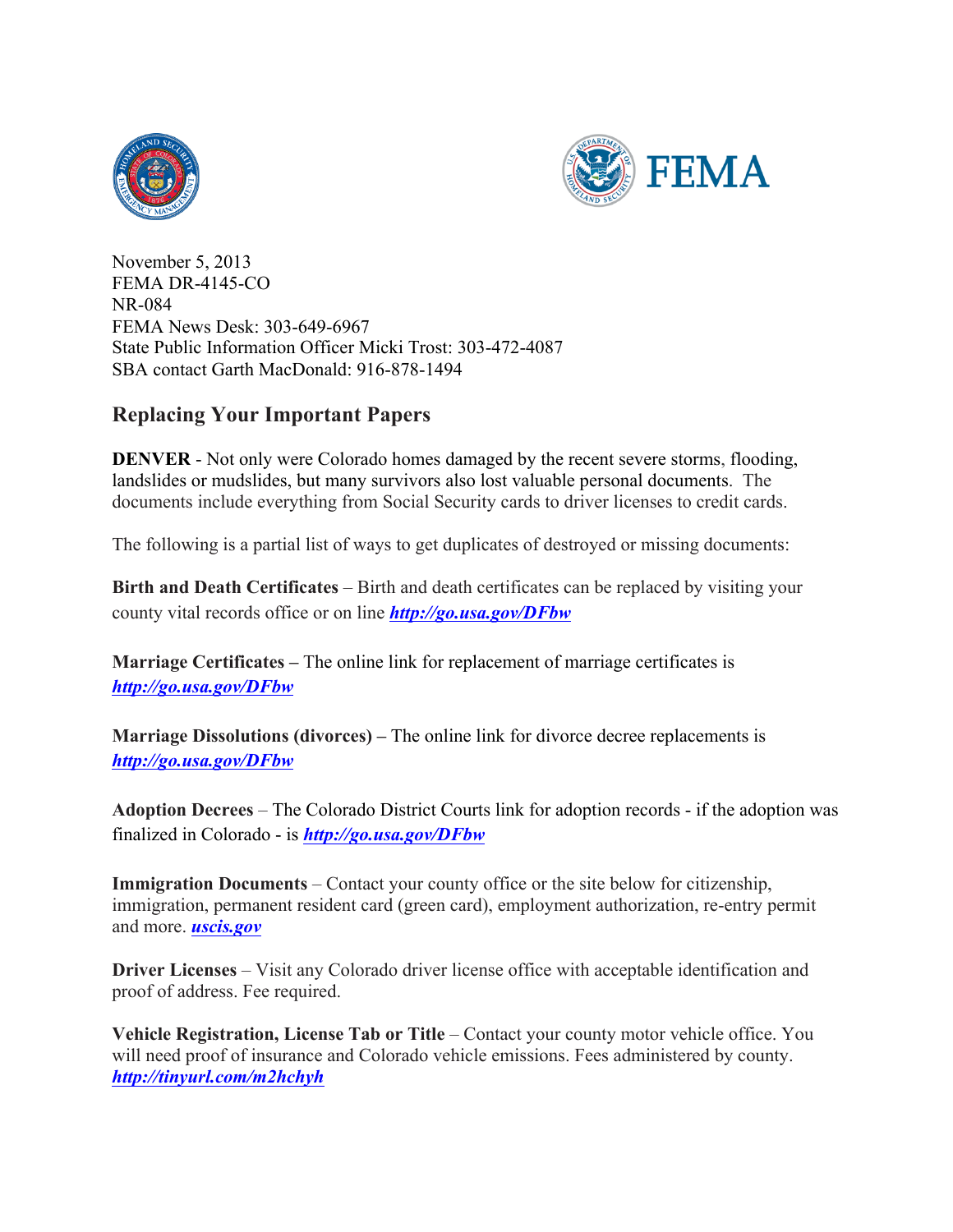**Passport** – Complete form DS-64 from *http://tinyurl.com/ld6z28k*

**Military Records** – Request Standard Form 180 (SF-180) from any office of the Veterans Administration, American Legion, VFW or Red Cross, or download from *http://tinyurl.com/lnu2pmt*

**Mortgage Papers** – Contact your lending institution

**Property Deeds** – Contact the recorder's office in the county where the property is located

**Insurance Policies** – Contact the insurance company for replacement papers

**Social Security Card** – Go to a Social Security Administration office. You also can request a copy of your Social Security statement online *www.ssa.gov*

**Transcript of Your Tax Return** – Call nearest Treasury Department office, IRS office or 800-829-3646; request form 4506. To find your local IRS office, go to *http://tinyurl.com/mvk5dvu*

**Savings Bonds/Notes** – Complete Form PDF 1048 (Claim for Lost, Stolen or Destroyed U.S. Savings Bonds); available by calling 304-480-6112 or at *www.treasurydirect.gov/forms/sav1048.pdf*

**Credit Cards** – American Express, 800-528-4800; Discover, 800-347-2683; MasterCard, 800- 622-7747; Visa, 800-847-2911

###

*FEMA's mission is to support our citizens and first responders to ensure that as a nation we work together to build, sustain, and improve our capability to prepare for, protect against, respond to, recover from, and mitigate all hazards.*

*Follow FEMA online at fema.gov/blog, twitter.com/fema, facebook.com/fema and youtube.com/fema. Also, follow Administrator Craig Fugate's activities at twitter.com/craigatfema.The social media links are provided for reference only. FEMA does not endorse any non-government websites, companies or applications.*

*Colorado Division of Homeland Security and Emergency Management supports the needs of local government and partners with them before, during and after a disaster and to enhance preparedness statewide by devoting available resources toward prevention, protection, mitigation, response and recovery, which will ensure greater resiliency of our communities. For*  more information: *coemergency.com* and *CORecovers.info*.